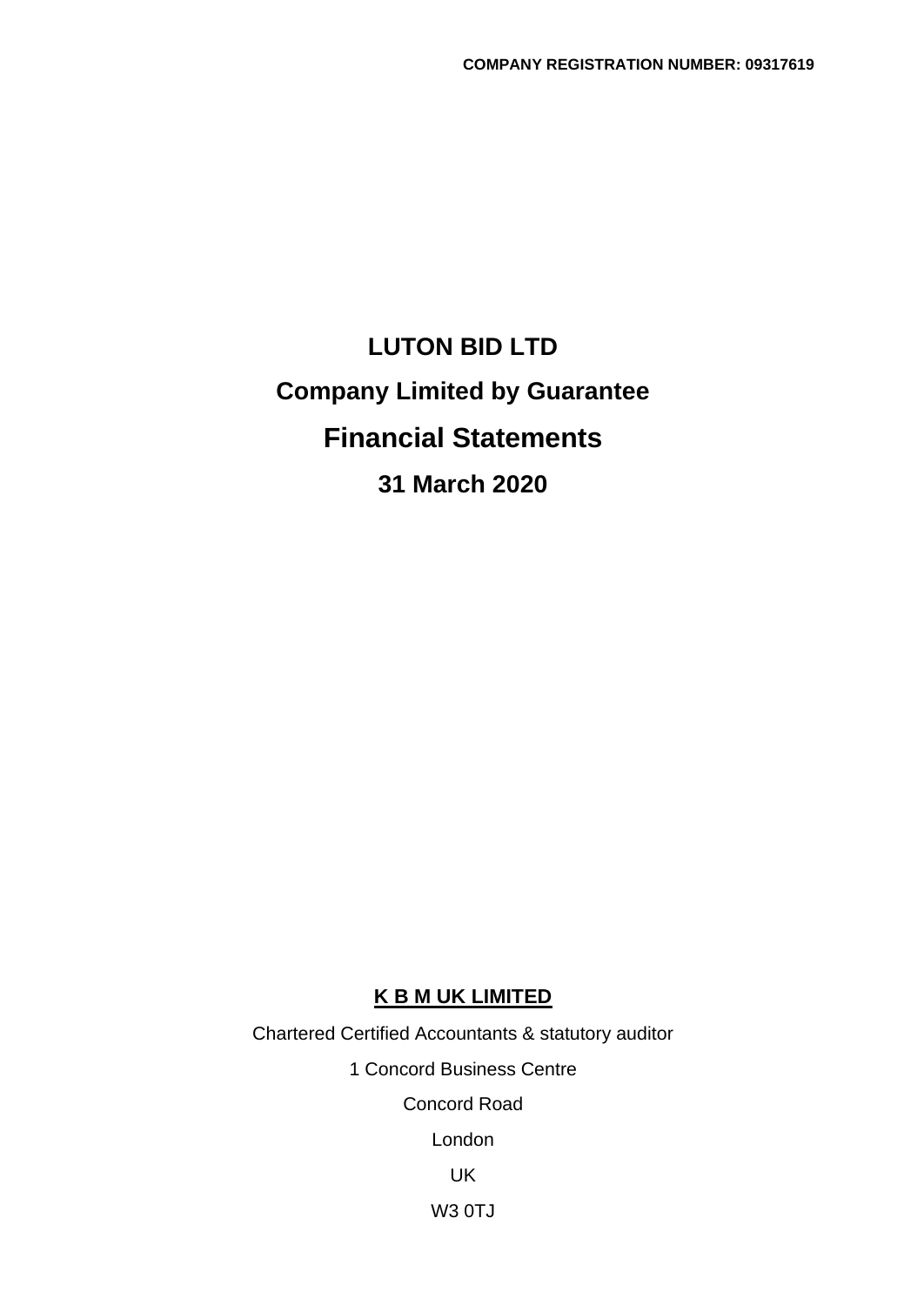## **Company Limited by Guarantee**

## **Financial Statements**

## **Year ended 31 March 2020**

| Page                                                             |
|------------------------------------------------------------------|
| 1                                                                |
| $\mathbf{2}$                                                     |
| $\overline{7}$                                                   |
| 8                                                                |
| 9                                                                |
| 10                                                               |
| The following pages do not form part of the financial statements |
| 15                                                               |
| 16                                                               |
|                                                                  |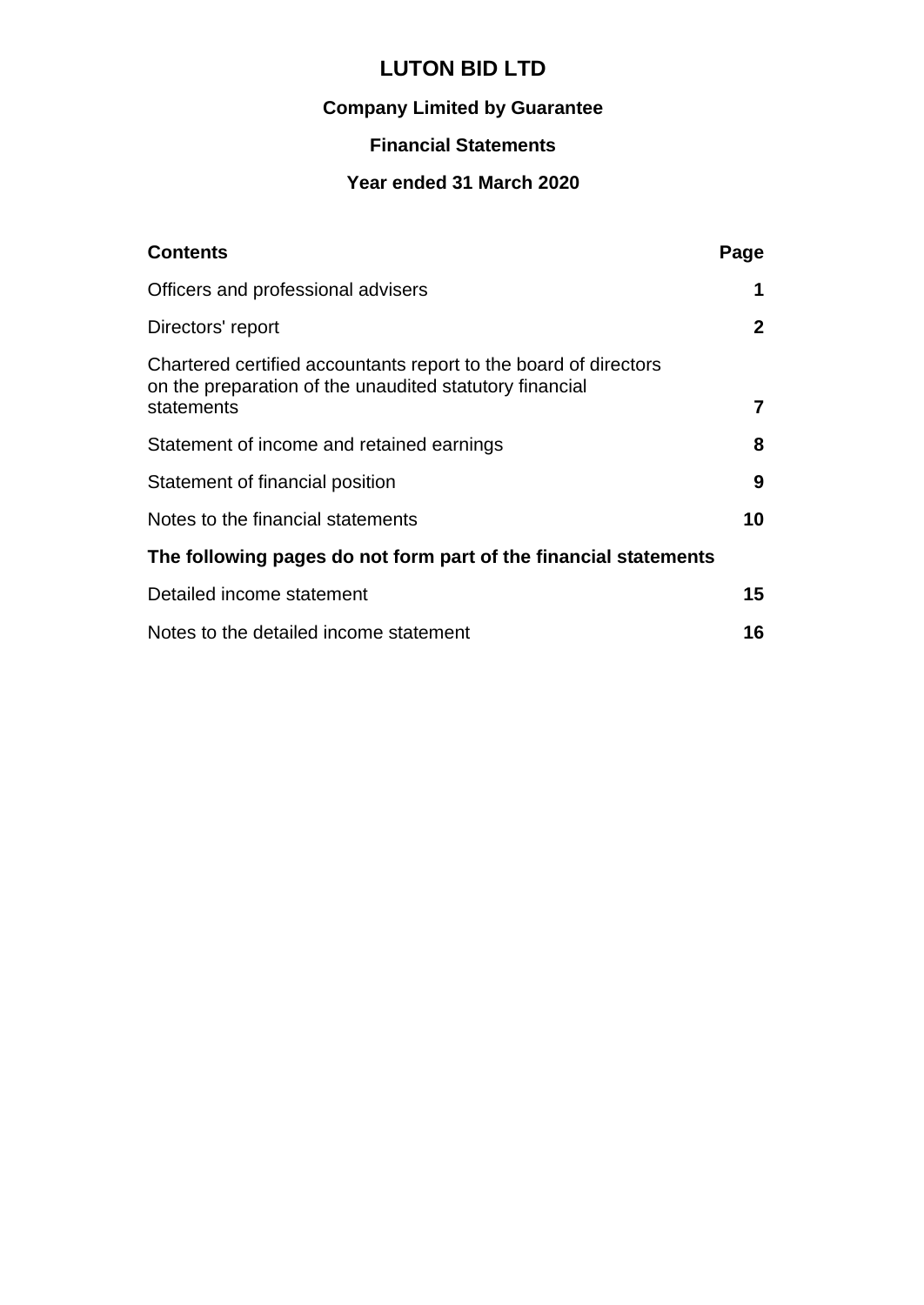## **Company Limited by Guarantee**

## **Officers and Professional Advisers**

| The board of directors   | Mr Gavin O'Brien - Director<br>Councillor S Timoney - Director<br>Ms Marie Kirbyshaw - Director<br>Mr Roy Andrew Greening - Director<br>Mr Mohammed Abbass Shaffi - Director<br>Mr Martin Blower - Director<br>Mr Gary Sweet - Director<br>Mr Bashir Dalvi - Director<br>Mr Paul Andrews - Director<br>Mr Thanbirul Haque - Director<br>Mr Gordon Anthony Brady - Director<br>Mr Andrew Calvert - Director |
|--------------------------|------------------------------------------------------------------------------------------------------------------------------------------------------------------------------------------------------------------------------------------------------------------------------------------------------------------------------------------------------------------------------------------------------------|
| <b>Registered office</b> | Pfbb Ltd, Iron Gate House 10 Iron Gate<br><b>Cathedral Quarter</b><br>Derby<br>Derbyshire<br>United Kingdom<br>DE <sub>1</sub> 3FJ                                                                                                                                                                                                                                                                         |
| <b>Accountant</b>        | <b>K B M UK Limited</b><br>Chartered Certified Accountants & statutory auditor<br>1 Concord Business Centre<br>Concord Road<br>London<br>UK.<br>W3 OTJ                                                                                                                                                                                                                                                     |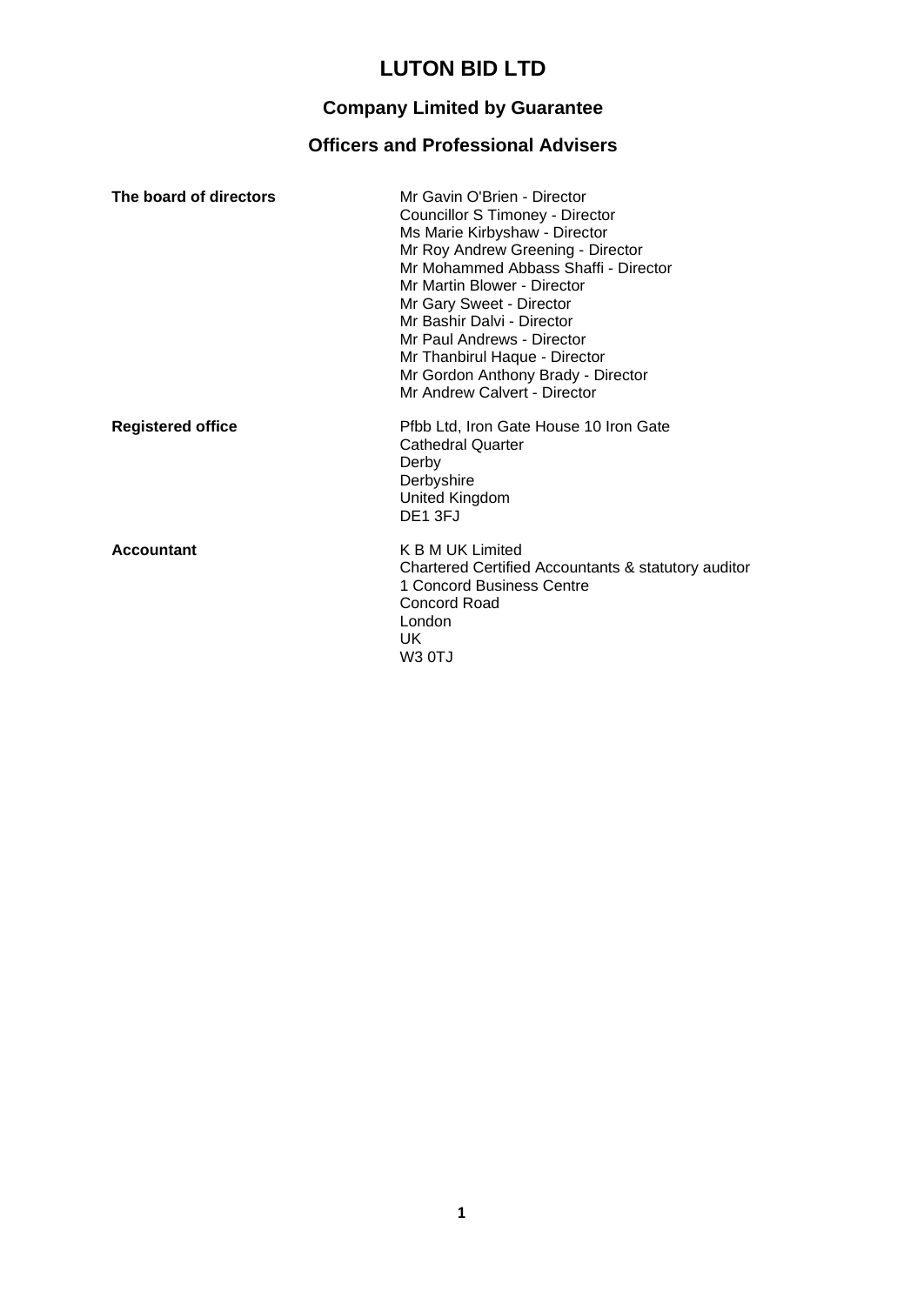### **Company Limited by Guarantee**

### **Directors' Report**

### **Year ended 31 March 2020**

The directors present their report with the financial statements of the company for the year ended 31 March 2020.

#### **PRINCIPAL ACTIVITY**

The principal activity of the company in the year under review was that of running of the Luton town centre Business Improvement District ('BID').

The BID was taken to a successful vote in October 2014. It formally commenced operation in January 2015. The BID ran for 5 years until 31 December 2019 and following a successful formal renewal process in 2019 will now run for a second term from January 2020 to December 2024.

The results for the year and financial position of the company are as shown in the annexed unaudited financial statements.

#### **BUSINESS REVIEW**

The principle activities of the company during the financial year (April 2019 to March 2020) were that of delivery of projects against the BID Business plan objectives as outlined below.

The results for the year and financial position of the company are as shown in the annexed unaudited financial statements.

The year ended 31 March 2020 was the fifth and final year of the BID's first term which ran through to December 2020 and the first quarter of the second term which run from January 2020 to December 2024.

Levy income raised during the period ended on 31 December 2019 (end of first term of Luton BID) was **£282,981.42** and was down on expectation with the collection rate being at 93% against the industry standard of 97%. For the first three months of the second BID term (January to March 2020) **£59,637.87** was raised in BID levy.

There have been some conversions of premises from commercial to residential, which exempted hereditaments from the levy criteria. Luton BID has also seen a below national average collection rate across the first term.

The total expenditure for the period was **£374,249** which was a very slight overspend on a budget of £361,028. Funds had been held over to cover the cost of a major event in 2019 (Celebrate Luton), renewal and cost for potential closure of Luton BID as a business in the event of a "no" ballot or in the case of a "yes" vote the need for operational contingency. Operational costs have also decreased during this financial year due to the new BID office rental cost being lower than the previous property.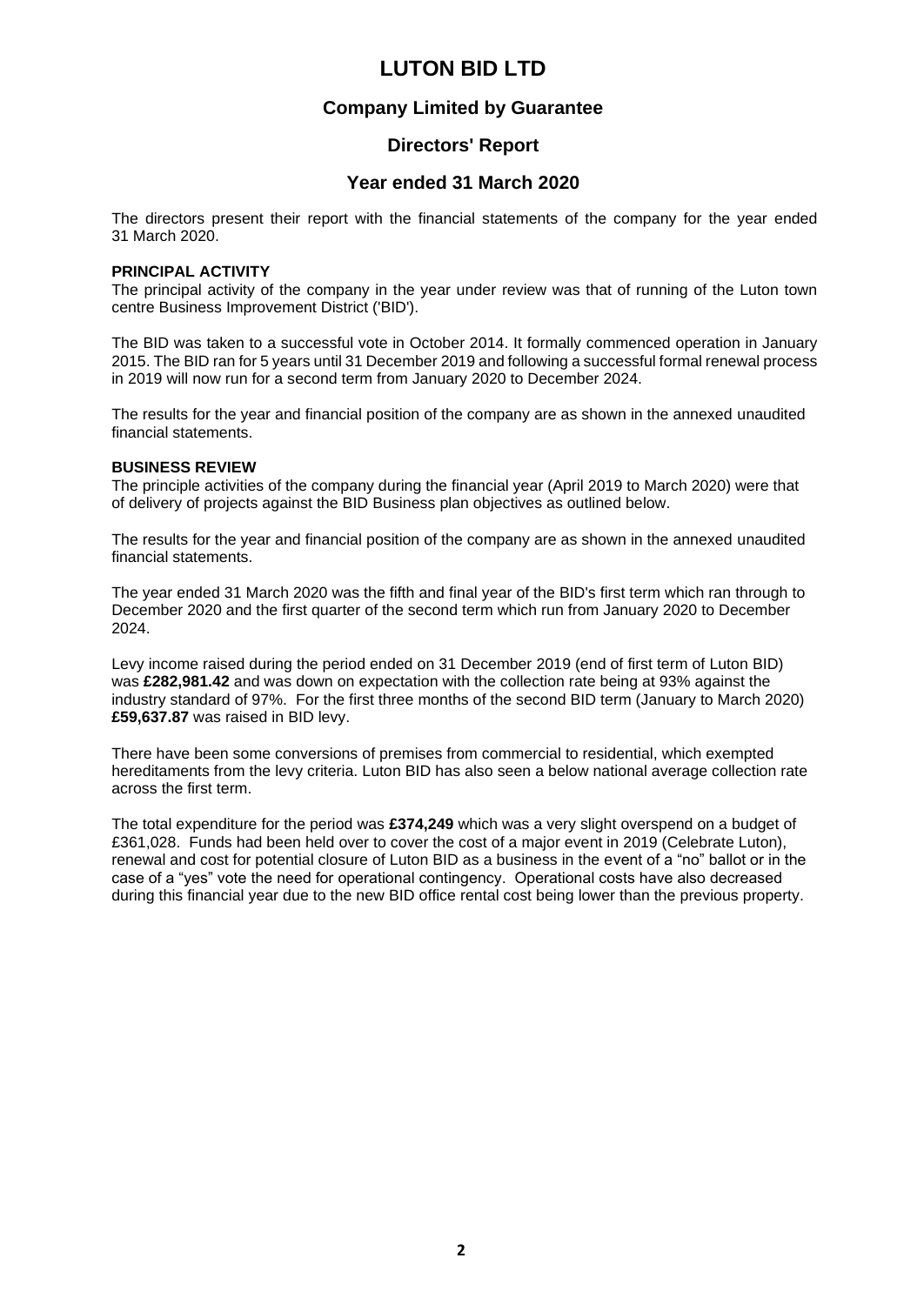### **Company Limited by Guarantee**

### **Directors' Report** *(continued)*

### **Year ended 31 March 2020**

#### **DIRECTORS**

The directors who served the company on a voluntary basis during the period were as follows:

Mr Gavin O'Brien Councillor S Timoney Ms Marie Kirbyshaw Mr Roy Andrew Greening Mr Mohammed Abbass Shaffi Mr Martin Blower Mr Gary Sweet Mr Bashir Dalvi Mr Paul Andrews Mr Thanbirul Haque Mr Gordon Anthony Brady Mr Andrew Calvert Mr Stuart Sadler Ms Diane Mary Quick

Gavin O'Brien was appointed as a director on 19 November 2014, re-elected on the 18 May 2016 and re-elected on the 25 September 2019.

Councillor S Timoney was appointed as a director on 17 April 2015.

Ms Marie Kirbyshaw was appointed as a director on 4 November 2015, re-elected on 19 July 2017 and re-elected on the 25 September 2019.

Mr A Shaffi was appointed as a Director 20 April 2016 and re-elected on the 18 May 2016

Mr R Greening was appointed as a Director on the 20 April 2016 and re-elected on the 18 May 2016 and 26 September 2018

Ms D Quick was appointed as a Director on the 19 July 2017 and resigned on the 25 September 2019 Mr S Sadler was appointed as a Director on the 19 July 2017 and resigned as a Director on 27 November 2019

Mr M Blower was appointed as a Director on the 19 July 2017

Mr G Sweet was appointed as a Director on the 28 November 2018

Mr Bashir Dalvi was appointed as a Director on the 25 September 2019

Mr Paul Andrews was appointed as a Director on the 25 September 2019

Mr Thanbirul Haque was appointed as a Director on the 25 September 2019

Mr Gordon Anthony Brady was appointed as a Director on the 25 September 2019

Mr Andrew Calvert was appointed as a Director on the 25 September 2019

### **BID STRATEGY AND OBJECTIVES**

Luton BID - The Vision (This is the revised Revision and Objectives as January 2020)

Support business growth and investment in the town centre and build pride, loyalty and positive perceptions of Luton as a whole.

#### Strategic Objectives and Projects

Promotion

**1.** Identify, develop and promote the strengths, characteristics and the business offer of Luton town centre to positively change perceptions of the town, locally regionally and nationally.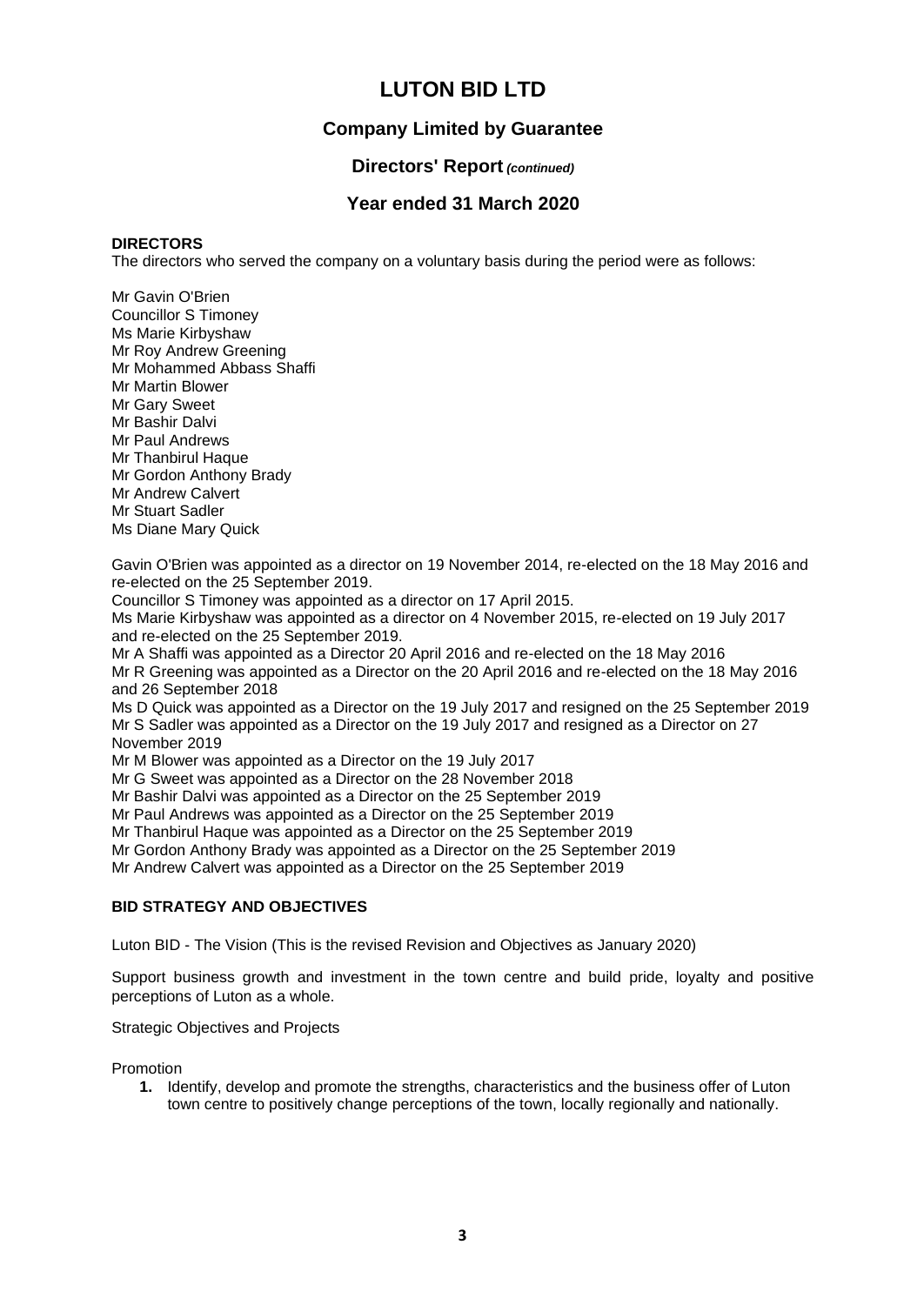### **Company Limited by Guarantee**

### **Directors' Report** *(continued)*

### **Year ended 31 March 2020**

**Environment** 

**2.** To ensure that the town centre and all its different areas present an accessible and appealing environment which attracts business investment, encourages visitors to stay longer and fosters a pride in the town.

#### **Experience**

**3.** To provide a safe, attractive and appealing experience for visitors and workers in Luton town centre to enjoy.

Growth and Investment

**4.** To build on the strengths of the business community to support and promote growth, development and investment.

#### **ACTIVITIES PERFORMED IN 2019-2020 included**

#### **Promotion**

- Social media, Twitter and Facebook for Luton BID
- BID website development
- Press releases
- Independents Day, Purple Flag month (evening economy) and Small business Saturday promotion
- Production of five newsletters for BID businesses and weekly ebulletins
- Mystery Shopping Programme attracting over 60 businesses

#### **Environment**

- Floral displays
- Hot Spot cleaning
- Maintenance of our street cleaning Glutton Machine
- Five Tidy Day events
- Up keep of 12 BID branded public bins with rat baiting and gum boards
- Additional Christmas Lighting
- Promotional hoardings of the BID's work in vacant shop windows

#### **Experience**

- Three main events supported: Diwali in Luton, Polish Festival and Celebrate Luton
- Major Christmas campaign, including adverts and entertainment including Christmas Light Switch On characters PJ Masks
- Running of town Strategic Events group
- Employment of three BID Ambassadors
- Financial and in-kind support of an inclusive town centre radio scheme
- Funding and support of the successful Purple Flag interim renewal
- Financial and in-kind support of town centre events
- Support of the "As You Change So Do I" Arts project.
- Support in-kind and funding of payment points for the town's new alternative giving scheme "Big Change Luton"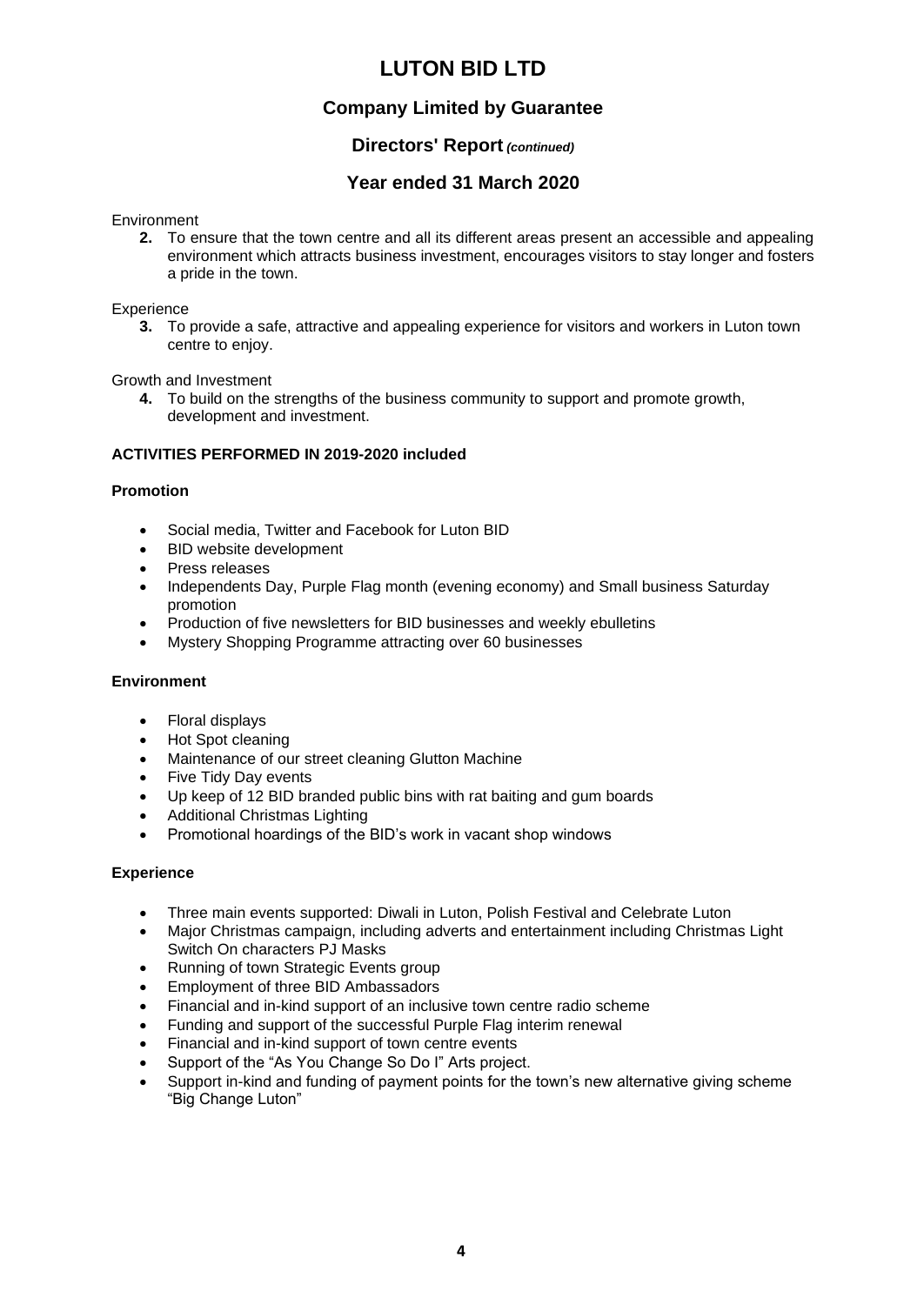### **Company Limited by Guarantee**

### **Directors' Report** *(continued)*

### **Year ended 31 March 2020**

### **Working Together**

- Creation of town centre working groups
- Management of footfall cameras and reporting of footfall and car parking statistics
- Parking scheme in The Luton Mall and Power Court for people employed by businesses in the BID area
- Five Luton BID update event where businesses meet with the project manager
- Support of other organisations bids to the Arts Council and Central Government for funding for the benefit if Luton town centre

More information about the activities of Luton BID Ltd (Business Improvement District) in 2019/20 were outlined in a Highlights and Achievement document circulated with the levy invoices to businesses in March 2020. Copies are available online [www.lutonbid.org](http://www.lutonbid.org/) and from the BID offices.

#### **COVID-19 Response**

The end of March 2020 saw the start of the COVID-19 crisis and Luton BID spent this period planning for the town centre recovery and providing business support

#### **BID RENEWAL**

The successful renewal for a second term of Luton BID was confirmed on the 30 November 2019. The process for the renewal was followed and costs were incurred when making sure the businesses were consulted with regards to the aims and objectives of the BID for the new term to run from January 2020 to December 2024. Activities undertaken included the development of a prospectus and business plan, face to face business surveys, information events and workshops.

#### **FUTURE DEVELOPMENTS**

The company has done extensive project planning in line with the new BID objectives set out in the new Luton BID Businesses Plan for delivery of projects from April 2020-March 2021 and has committed costs for these projects to be supported by the current reserve and future levy collections. However, clarity on the likely funds to be collected have been impacted by the recent COVID-19 crisis.

#### **GOVERNANCE AND MANAGEMENT**

Luton Business Improvement District (BID) is one of over 300 BIDs throughout the UK. It was created by businesses in the area, and all the projects are determined and steered by local businesses, in line with the BID Business Plan.

Luton BID Ltd is a company limited by guarantee. It is operated under its Memorandum and Articles of Association dated 19 November 2014. It has no share capital and the liability of each member in the event of winding-up is limited to £1.

During the year the focus of the company's activity has been the development of Luton Town Centre Business Improvement District. This is being delivered within the requirements of the Business Improvement Districts (England) Regulations 2004.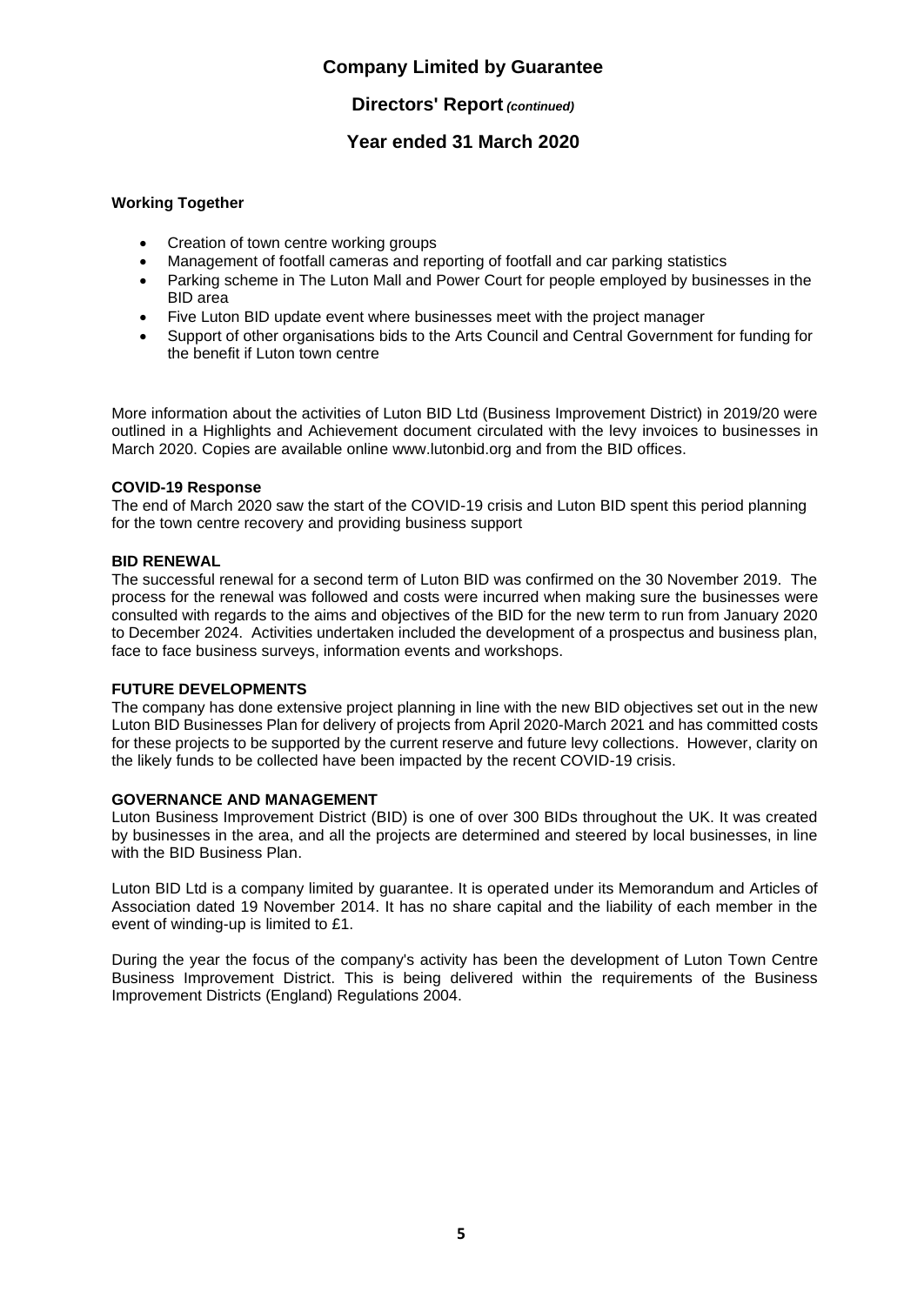### **Company Limited by Guarantee**

### **Directors' Report** *(continued)*

### **Year ended 31 March 2020**

The 'BID Proposal' was adopted after a successful Ballot in October 2014 and was renewed in November 2019 (for full document, see http://www.lutonbid.org). On 16th Sept 2015 the company entered into an operating agreement with Luton Borough Council. Luton Borough Council arranges the collection of the BID Levy from business rate payers in the town centre on behalf of the BID.

The overall management of the company is the responsibility of the directors who are elected and coopted under the terms of the Articles of Association. With the exception of one director nominated by Luton Borough Council, directors retire by rotation at Annual General Meetings. The directors work on a voluntary basis, do not charge for their time and have worked on Levy payers' behalf to deliver the BID and achievements to date through the BID Project Team.

Membership of Luton BID Ltd is open to all paid up levy payers, and is made up of business representatives from throughout the BID area. The board of the company consists of one nominee from Luton Borough Council together with other Directors appointed by members of the company. It is responsible for the governance of the BID, ensuring that the objectives of the Luton BID business plan are met, and ensuring compliance with the legal and financial regulations governing BIDs.

The Board meets regularly throughout the year, and there is an Annual General Meeting which is usually held in the summer.

At the end of the year there were 467 BID Levy paying businesses and 65 BID Members.

The directors present their report and the financial statements of the company for the year ended 31 March 2020.

#### **Small company provisions**

This report has been prepared in accordance with the provisions applicable to companies entitled to the small companies' exemption.

This report was approved by the board of directors on …………………….. and signed on behalf of the board by:

Mr Gavin O'Brien **Director** 

Registered office: Pfbb Ltd, Iron Gate House 10 Iron Gate Cathedral Quarter Derby **Derbyshire** United Kingdom DE1 3FJ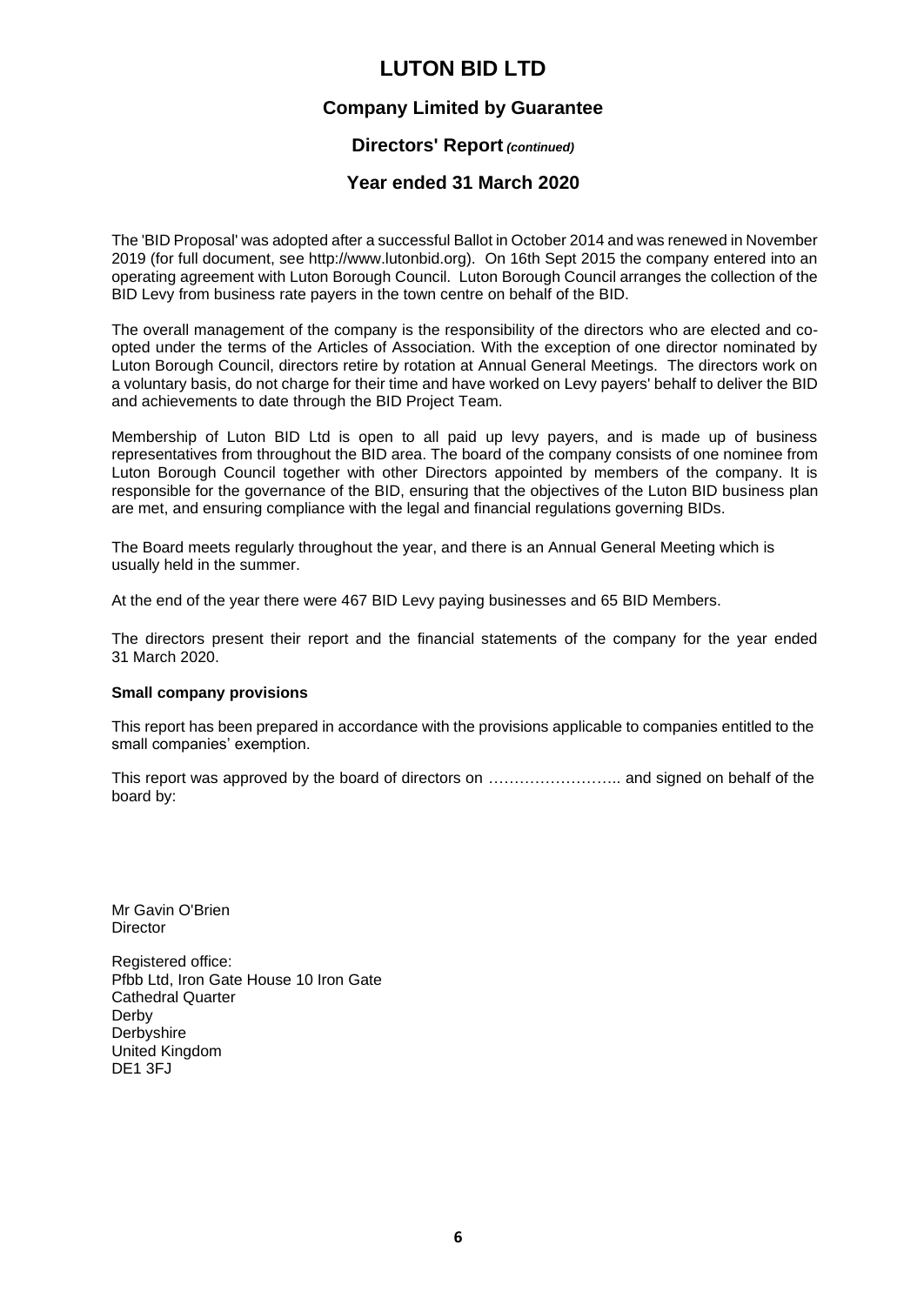### **Company Limited by Guarantee**

### **Chartered Certified Accountants Report to the Board of Directors on the Preparation of the Unaudited Statutory Financial Statements of LUTON BID LTD**

### **Year ended 31 March 2020**

In order to assist you to fulfil your duties under the Companies Act 2006, we have prepared for your approval the financial statements of LUTON BID LTD for the year ended 31 March 2020, which comprise the statement of income and retained earnings, statement of financial position and the related notes from the company's accounting records and from information and explanations you have given us.

As a practising member firm of the Association of Chartered Certified Accountants, we are subject to its ethical and other professional requirements which are detailed at

[www.accaglobal.com/en/member/professional-standards/rules-standards/acca-rulebook.html.](http://www.accaglobal.com/en/member/professional-standards/rules-standards/acca-rulebook.html)

This report is made solely to the Board of Directors of LUTON BID LTD, as a body, in accordance with the terms of our engagement letter dated 25 November 2015. Our work has been undertaken solely to prepare for your approval the financial statements of LUTON BID LTD and state those matters that we have agreed to state to you, as a body, in this report in accordance with the requirements of the Association of Chartered Certified Accountants as detailed at

[www.accaglobal.com/content/dam/ACCA\\_Global/Technical/fact/technical-factsheet-163.pdf.](http://www.accaglobal.com/content/dam/ACCA_Global/Technical/fact/technical-factsheet-163.pdf)

To the fullest extent permitted by law, we do not accept or assume responsibility to anyone other than LUTON BID LTD and its Board of Directors, as a body, for our work or for this report.

It is your duty to ensure that LUTON BID LTD has kept adequate accounting records and to prepare statutory financial statements that give a true and fair view of the assets, liabilities, financial position and loss of LUTON BID LTD. You consider that LUTON BID LTD is exempt from the statutory audit requirement for the year.

We have not been instructed to carry out an audit or a review of the financial statements of LUTON BID LTD. For this reason, we have not verified the accuracy or completeness of the accounting records or information and explanations you have given to us and we do not, therefore, express any opinion on the statutory financial statements.

K B M UK LIMITED Chartered Certified Accountants

1 Concord Business Centre Concord Road London W3 0TJ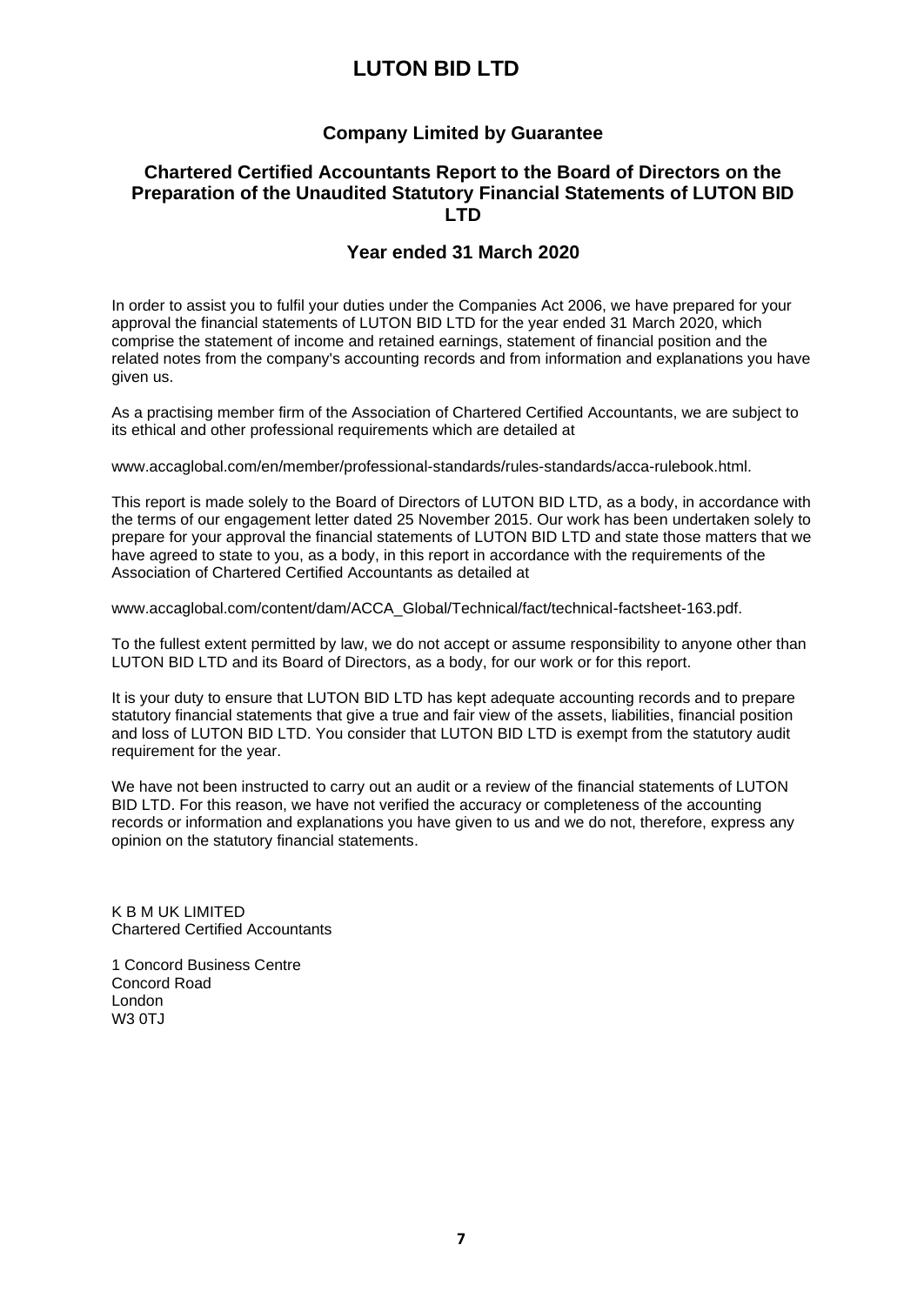## **Company Limited by Guarantee**

## **Statement of Income and Retained Earnings**

## **Year ended 31 March 2020**

| Levy Income                                                                | <b>Note</b> | 2020<br>£<br>317,014 | 2019<br>£<br>369,943 |
|----------------------------------------------------------------------------|-------------|----------------------|----------------------|
| <b>Direct Cost</b>                                                         |             | 346,739              | 286,885              |
| <b>Gross (deficit)/surplus</b>                                             |             | (29, 725)            | 83,058               |
| Administrative expenses                                                    |             | 27,510               | 28,933               |
| <b>Operating (deficit)/surplus</b>                                         |             | (57, 235)            | 54,125               |
| Other interest receivable and similar income                               |             | 280                  | 253                  |
| (deficit)/surplus before taxation                                          | 6           | (56, 955)            | 54,378               |
| Tax on (deficit)/surplus                                                   |             |                      |                      |
| (deficit)/surplus for the financial year and total comprehensive<br>income |             | (56,955)             | 54,378               |
| Retained earnings at the start of the year                                 |             | 140,778              | 86,400               |
| Retained earnings at the end of the year                                   |             | 83,823               | 140,778              |

All the activities of the company are from continuing operations.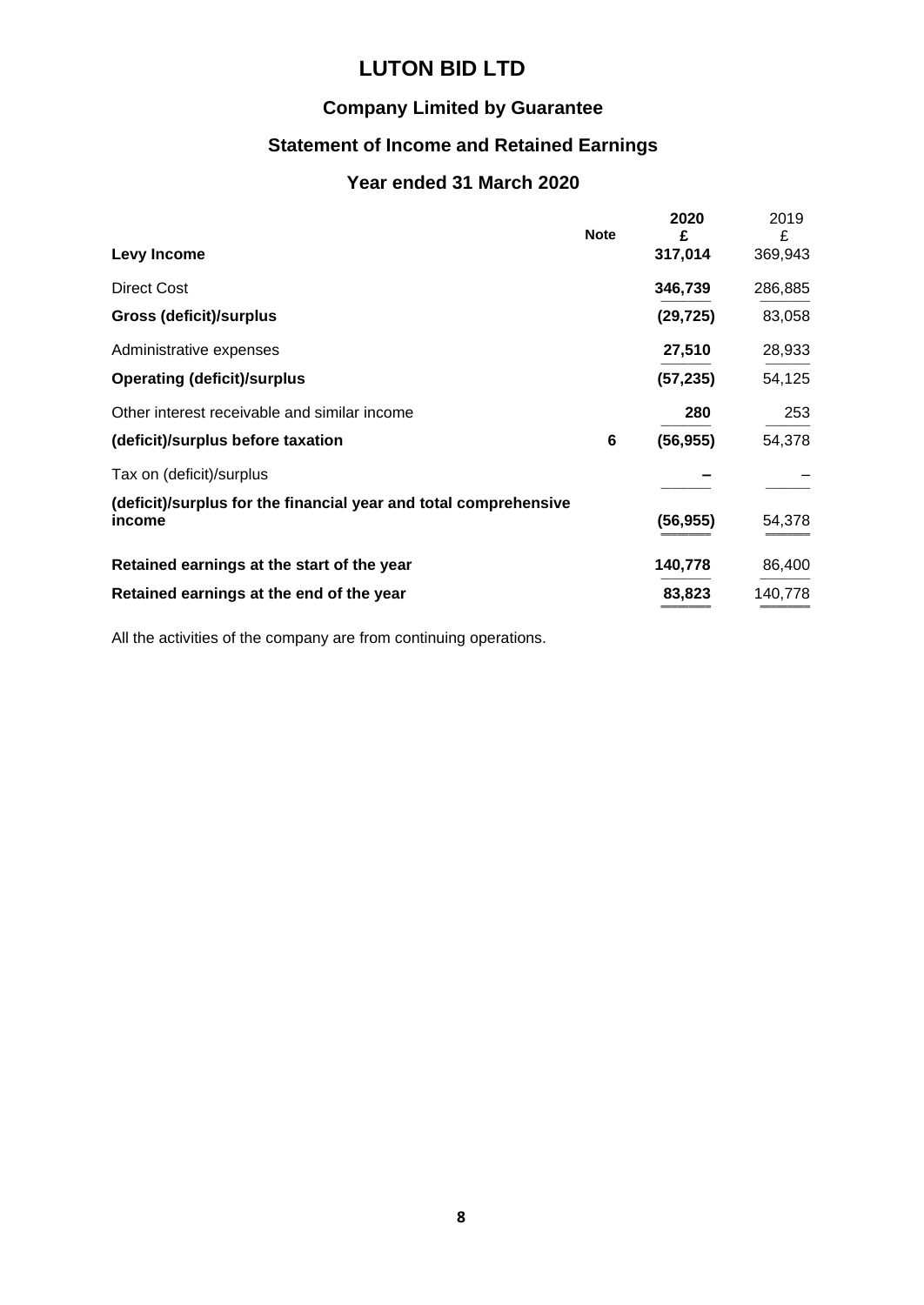### **Company Limited by Guarantee**

## **Statement of Financial Position**

### **31 March 2020**

|                                                |             | 2020    |        | 2019    |
|------------------------------------------------|-------------|---------|--------|---------|
|                                                | <b>Note</b> | £       | £      | £       |
| <b>Fixed assets</b><br>Tangible assets         | 7           |         | 247    | 9,743   |
| <b>Current assets</b><br><b>Debtors</b>        | 8           | 2,010   |        | 10,696  |
| Cash at bank and in hand                       |             | 102,544 |        | 225,748 |
|                                                |             | 104,554 |        | 236,444 |
| Creditors: amounts falling due within one year | 9           | 20,978  |        | 105,409 |
| <b>Net current assets</b>                      |             |         | 83,576 | 131,035 |
| <b>Total assets less current liabilities</b>   |             |         | 83,823 | 140,778 |
| <b>Net assets</b>                              |             |         | 83,823 | 140,778 |
| <b>Capital and reserves</b>                    |             |         |        |         |
| Surplus and deficit account                    |             |         | 83,823 | 140,778 |
| <b>Members funds</b>                           |             |         | 83,823 | 140,778 |

These financial statements have been prepared in accordance with the provisions applicable to companies subject to the small companies' regime and in accordance with Section 1A of FRS 102 'The Financial Reporting Standard applicable in the UK and Republic of Ireland'.

For the year ending 31 March 2020 the company was entitled to exemption from audit under section 477 of the Companies Act 2006 relating to small companies.

Directors' responsibilities:

- The members have not required the company to obtain an audit of its financial statements for the year in question in accordance with section 476;
- The directors acknowledge their responsibilities for complying with the requirements of the Act with respect to accounting records and the preparation of financial statements.

These financial statements were approved by the board of directors and authorised for issue on 12 June 2020, and are signed on behalf of the board by:

Mr Gavin O'Brien **Director** 

Company registration number: 09317619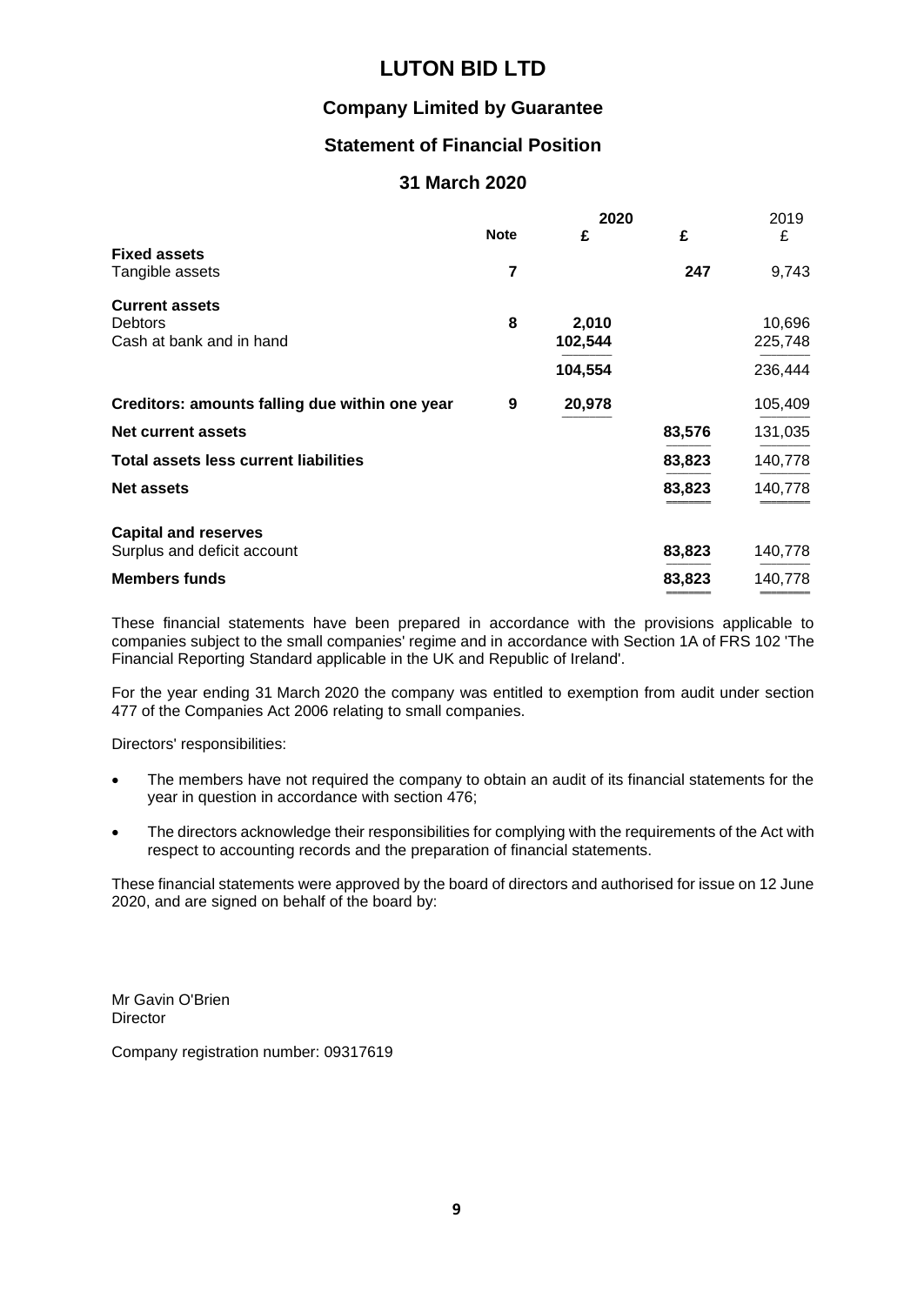### **Company Limited by Guarantee**

### **Notes to the Financial Statements**

### **Year ended 31 March 2020**

#### **1. General information**

The company is a private company limited by guarantee, registered in England and Wales. The address of the registered office is Pfbb Ltd, Iron Gate House 10 Iron Gate, Cathedral Quarter, Derby, Derbyshire, DE1 3FJ, United Kingdom.

#### **2. Statement of compliance**

These financial statements have been prepared in compliance with Section 1A of FRS 102, 'The Financial Reporting Standard applicable in the UK and the Republic of Ireland'.

#### **3. Accounting policies**

#### **Basis of preparation**

The financial statements have been prepared on the historical cost basis, as modified by the revaluation of certain financial assets and liabilities and investment properties measured at fair value through profit or loss.

The financial statements are prepared in sterling, which is the functional currency of the entity.

#### **Revenue recognition**

Turnover is measured at the fair value of the consideration received or receivable for goods supplied and services rendered, net of discounts and Value Added Tax.

Revenue from the sale of goods is recognised when the significant risks and rewards of ownership have transferred to the buyer (usually on despatch of the goods); the amount of revenue can be measured reliably; it is probable that the associated economic benefits will flow to the entity; and the costs incurred or to be incurred in respect of the transactions can be measured reliably.

#### **Tangible assets**

Tangible assets are initially recorded at cost, and subsequently stated at cost less any accumulated depreciation and impairment losses. Any tangible assets carried at revalued amounts are recorded at the fair value at the date of revaluation less any subsequent accumulated depreciation and subsequent accumulated impairment losses.

An increase in the carrying amount of an asset as a result of a revaluation, is recognised in other comprehensive income and accumulated in equity, except to the extent it reverses a revaluation decrease of the same asset previously recognised in profit or loss. A decrease in the carrying amount of an asset as a result of revaluation, is recognised in other comprehensive income to the extent of any previously recognised revaluation increase accumulated in equity in respect of that asset. Where a revaluation decrease exceeds the accumulated revaluation gains accumulated in equity in respect of that asset, the excess shall be recognised in profit or loss.

#### **Depreciation**

Depreciation is calculated so as to write off the cost or valuation of an asset, less its residual value, over the useful economic life of that asset as follows:

| Plant & machinery | 20% reducing balance |
|-------------------|----------------------|
| Equipment         | 25% reducing balance |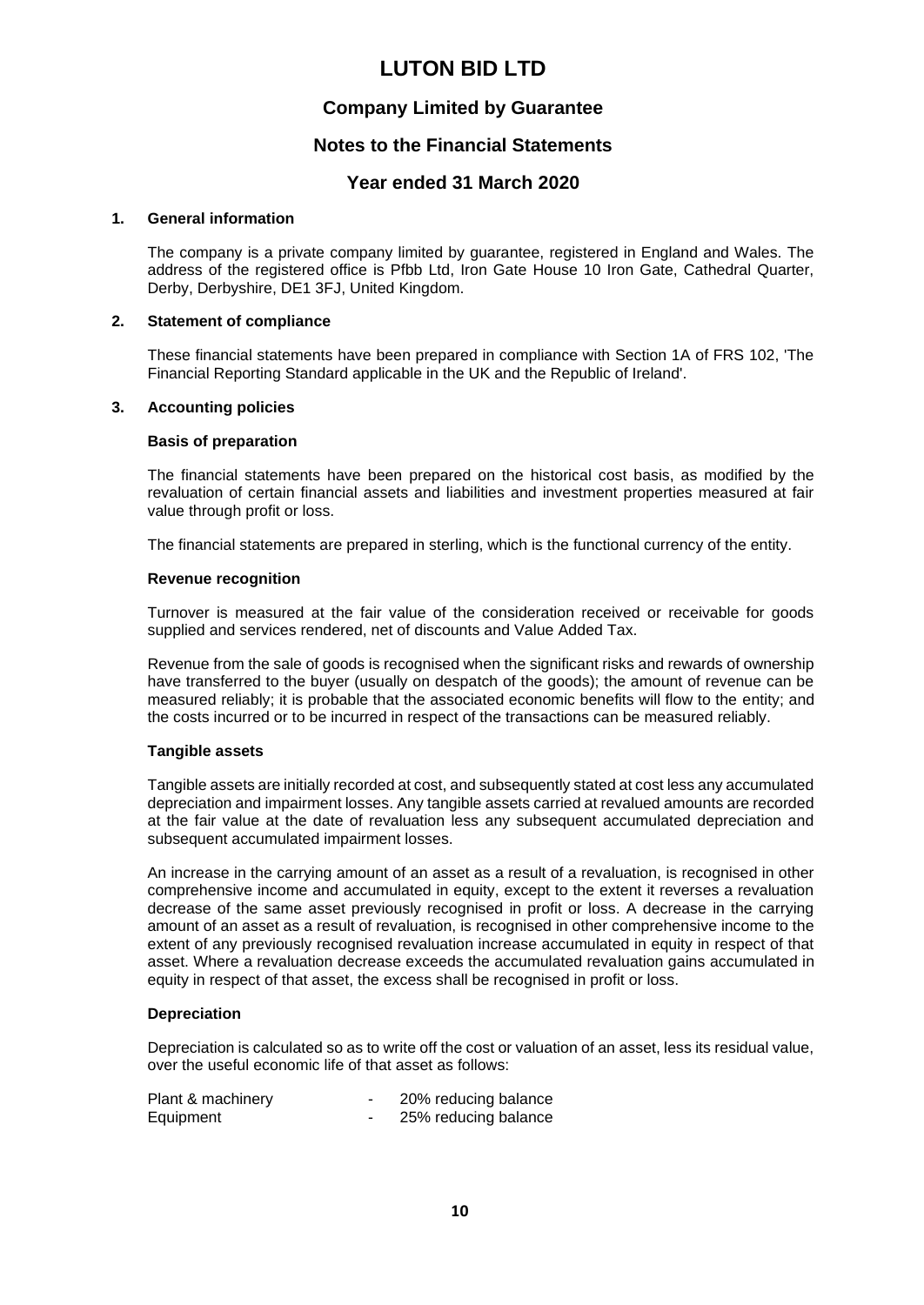### **Company Limited by Guarantee**

### **Notes to the Financial Statements** *(continued)*

### **Year ended 31 March 2020**

#### **3. Accounting policies** *(continued)*

#### **Impairment of fixed assets**

A review for indicators of impairment is carried out at each reporting date, with the recoverable amount being estimated where such indicators exist. Where the carrying value exceeds the recoverable amount, the asset is impaired accordingly. Prior impairments are also reviewed for possible reversal at each reporting date.

For the purposes of impairment testing, when it is not possible to estimate the recoverable amount of an individual asset, an estimate is made of the recoverable amount of the cash-generating unit to which the asset belongs. The cash-generating unit is the smallest identifiable group of assets that includes the asset and generates cash inflows that largely independent of the cash inflows from other assets or groups of assets.

For impairment testing of goodwill, the goodwill acquired in a business combination is, from the acquisition date, allocated to each of the cash-generating units that are expected to benefit from the synergies of the combination, irrespective of whether other assets or liabilities of the company are assigned to those units.

#### **Financial instruments**

A financial asset or a financial liability is recognised only when the company becomes a party to the contractual provisions of the instrument.

Basic financial instruments are initially recognised at the transaction price, unless the arrangement constitutes a financing transaction, where it is recognised at the present value of the future payments discounted at a market rate of interest for a similar debt instrument.

Debt instruments are subsequently measured at amortised cost.

Where investments in non-convertible preference shares and non-puttable ordinary shares or preference shares are publicly traded or their fair value can otherwise be measured reliably, the investment is subsequently measured at fair value with changes in fair value recognised in profit or loss. All other such investments are subsequently measured at cost less impairment.

Other financial instruments, including derivatives, are initially recognised at fair value, unless payment for an asset is deferred beyond normal business terms or financed at a rate of interest that is not a market rate, in which case the asset is measured at the present value of the future payments discounted at a market rate of interest for a similar debt instrument.

Other financial instruments are subsequently measured at fair value, with any changes recognised in profit or loss, with the exception of hedging instruments in a designated hedging relationship.

Financial assets that are measured at cost or amortised cost are reviewed for objective evidence of impairment at the end of each reporting date. If there is objective evidence of impairment, an impairment loss is recognised in profit or loss immediately.

For all equity instruments regardless of significance, and other financial assets that are individually significant, these are assessed individually for impairment. Other financial assets are either assessed individually or grouped on the basis of similar credit risk characteristics.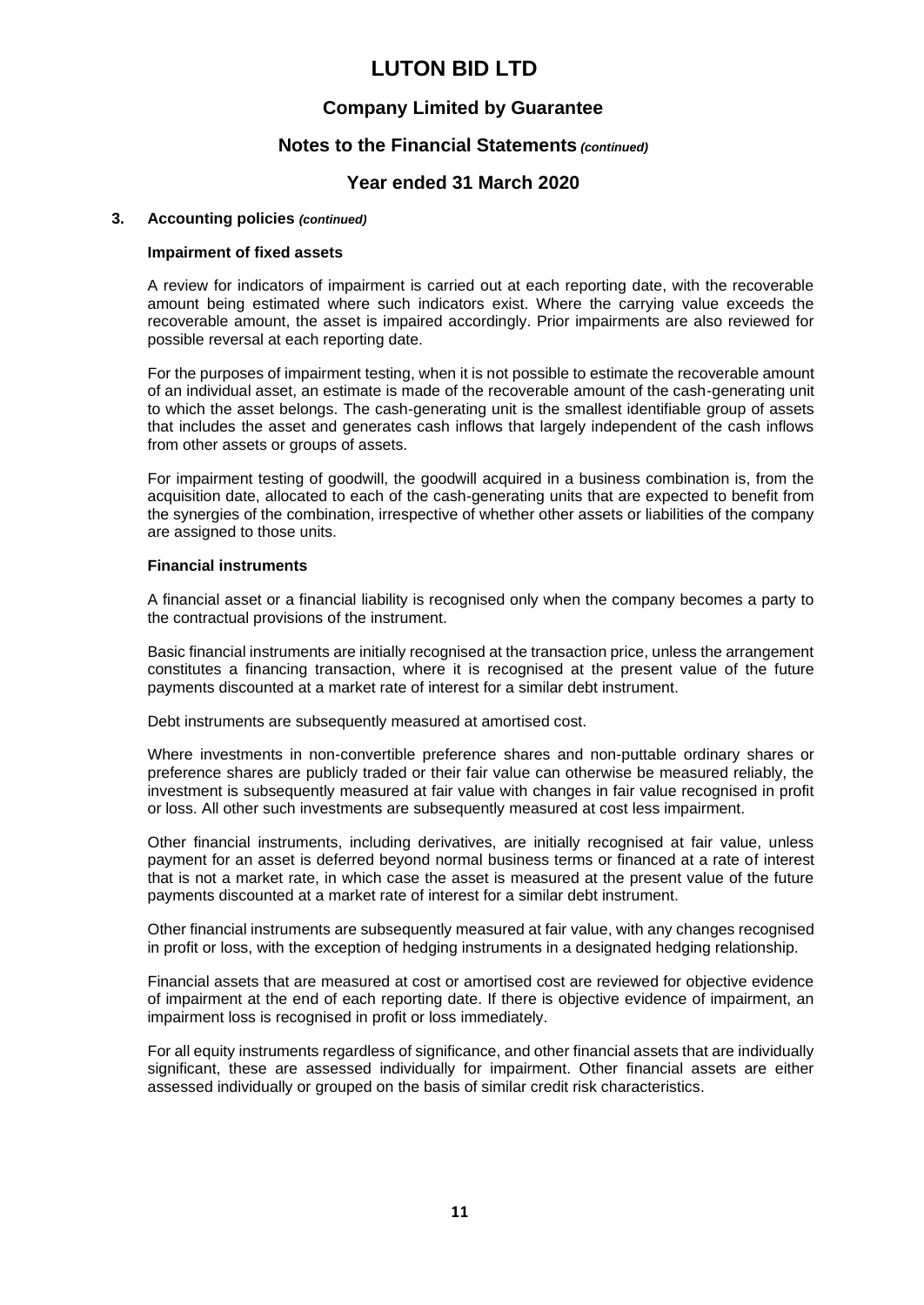### **Company Limited by Guarantee**

### **Notes to the Financial Statements** *(continued)*

### **Year ended 31 March 2020**

#### **3. Accounting policies** *(continued)*

#### **Financial instruments** *(continued)*

Any reversals of impairment are recognised in profit or loss immediately, to the extent that the reversal does not result in a carrying amount of the financial asset that exceeds what the carrying amount would have been had the impairment not previously been recognised.

#### **4. Company limited by guarantee**

The entity is a private company limited by guarantee and consequently does not have a share capital. Each of the member is liable to contribute an amount not exceeding £1 towards the assets of the company in the event of liquidation.

#### **5. Auditor's remuneration**

|                                                        | 2020   | 2019  |
|--------------------------------------------------------|--------|-------|
|                                                        |        |       |
| Fees payable for the audit of the financial statements | $\sim$ | 2.000 |
|                                                        |        |       |

#### **6. Surplus/(deficit) before taxation**

Profit before taxation is stated after charging:

|                                 | 2020  | 2019  |
|---------------------------------|-------|-------|
| Depreciation of tangible assets | 82    | 2.463 |
| Impairment of tangible assets   | 9.414 |       |
|                                 |       |       |

#### **7. Tangible assets**

|                                                                                   | Plant and<br>machinery<br>£ | Equipment<br>£ | Total<br>£              |
|-----------------------------------------------------------------------------------|-----------------------------|----------------|-------------------------|
| Cost<br>At 1 April 2019 and 31 March 2020<br><b>Disposals</b>                     | 14,709<br>(14,709)          | 1,042          | 15,751<br>(14,709)      |
| <b>Depreciation</b><br>At 1 April 2019<br>Charge for the year<br><b>Disposals</b> | 5,295<br>(5, 295)           | 713<br>82      | 6,008<br>82<br>(5, 295) |
| At 31 March 2020                                                                  |                             | 795            | 795                     |
| <b>Carrying amount</b><br>At 31 March 2020                                        |                             | 247            | 247                     |
| At 31 March 2019                                                                  | 9.414                       | 329            | 9,743                   |
|                                                                                   |                             |                |                         |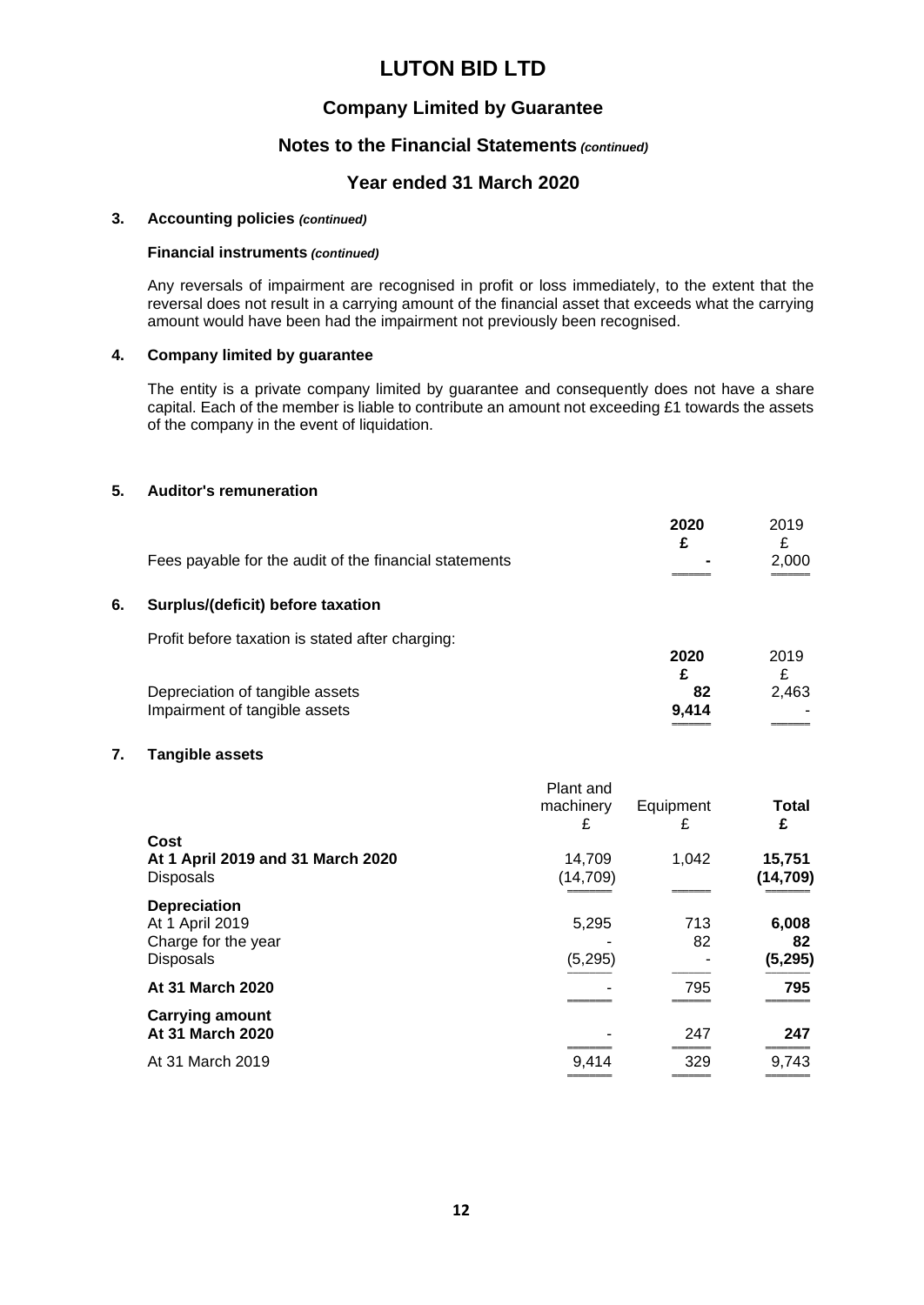## **Company Limited by Guarantee**

## **Notes to the Financial Statements** *(continued)*

## **Year ended 31 March 2020**

### **8. Debtors**

|                 | Other debtors                                                                                                                              | 2020<br>£<br>2,010                              | 2019<br>£<br>10,696                             |
|-----------------|--------------------------------------------------------------------------------------------------------------------------------------------|-------------------------------------------------|-------------------------------------------------|
| 9.              | Creditors: amounts falling due within one year                                                                                             |                                                 |                                                 |
|                 | Trade creditors<br>Social security and other taxes<br>Other creditors                                                                      | 2020<br>£<br>15,874<br>1,504<br>3,600<br>20,978 | 2019<br>£<br>21,949<br>598<br>82,862<br>105,409 |
| 10 <sub>1</sub> | <b>Financial instruments</b>                                                                                                               |                                                 |                                                 |
|                 | The carrying amount for each category of financial instrument is as follows:                                                               | 2020<br>£                                       | 2019<br>£                                       |
|                 | Financial assets measured at fair value through profit or loss<br>Financial assets measured at fair value through profit or loss           | 102,544                                         | 225,643                                         |
|                 | Financial liabilities measured at fair value through profit or loss<br>Financial liabilities measured at fair value through profit or loss | 19,474                                          | 131,363                                         |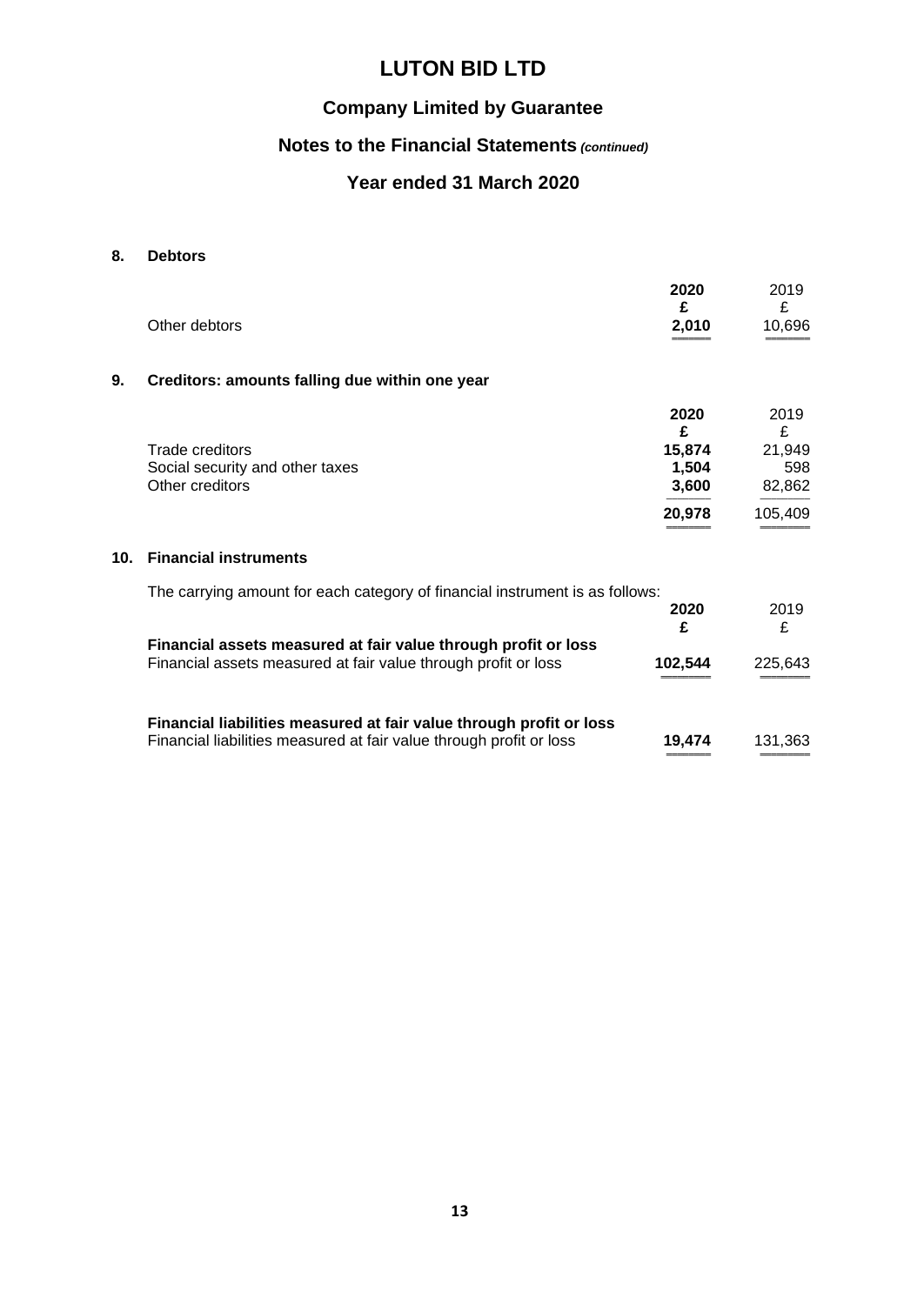**Company Limited by Guarantee**

**Management Information**

**Year ended 31 March 2020**

**The following pages do not form part of the financial statements.**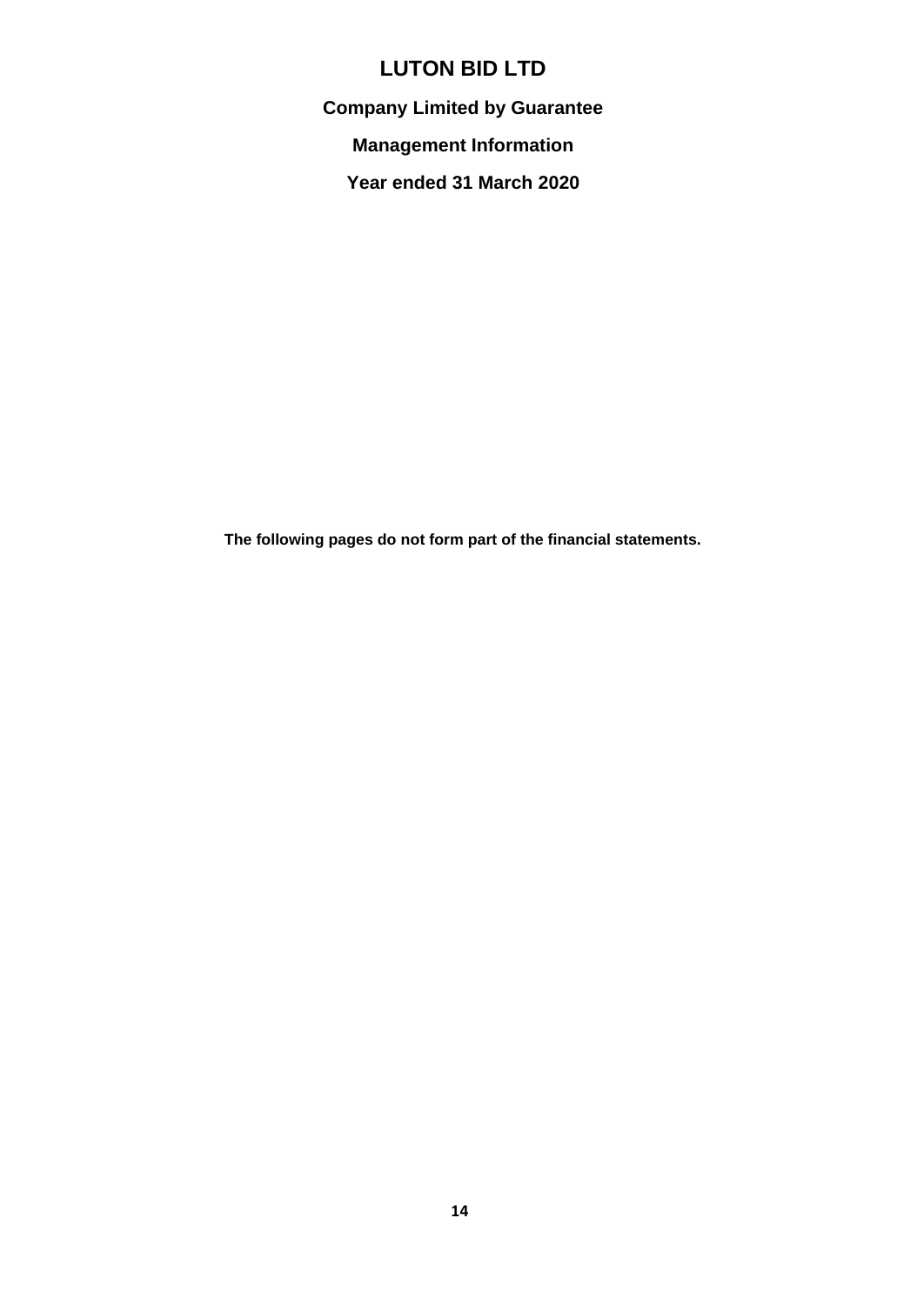## **Detailed Income Statement**

## **Year ended 31 March 2020**

|                                                 | 2020<br>£ | 2019<br>£ |
|-------------------------------------------------|-----------|-----------|
| Levy Income                                     | 317,014   | 369,943   |
| <b>Direct Cost</b>                              |           |           |
| Obj 1: Promotion                                | 72,746    | 66,133    |
| Obj 2: Environment                              | 39,704    | 37,653    |
| Obj 3: Experience                               | 144,753   | 116,568   |
| Obj 4: Growth and Investment                    | 35,796    | 42,285    |
| Obj 5: BID Renewal                              | 42,624    |           |
| Direct costs - Project Management Central Admin | 8,351     | 6,246     |
| Direct costs - BID Levy Management              | 2,765     | 18,000    |
|                                                 | 346,739   | 286,885   |
| <b>Gross (deficit)/surplus</b>                  | (29, 725) | 83,058    |
| <b>Overheads</b>                                |           |           |
| Administrative expenses                         | 27,510    | 28,933    |
| <b>Operating (deficit)/surplus</b>              | (57, 235) | 54,125    |
| Other interest receivable and similar income    | 280       | 253       |
| (Deficit)/surplus before taxation               | (56, 955) | 54,378    |
|                                                 |           |           |